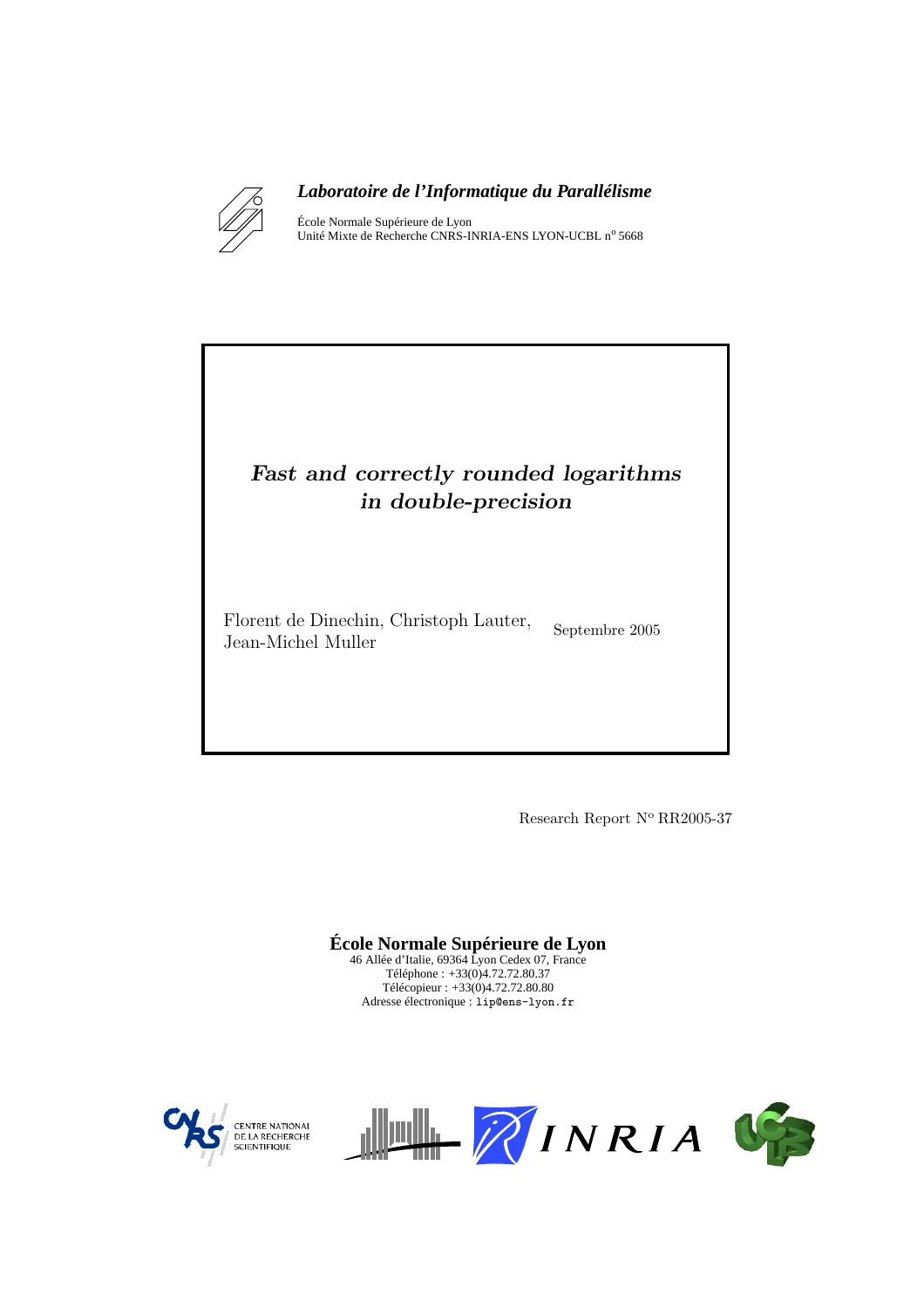# Fast and correctly rounded logarithms in double-precision

#### Florent de Dinechin, Christoph Lauter, Jean-Michel Muller

#### Septembre 2005

#### Abstract

This article is a case study in the implementation of a portable, proven and efficient correctly rounded elementary function in double-precision. We describe the methodology used to achieve these goals in the crlibm library. There are two novel aspects to this approach. The first is the proof framework, and in general the techniques used to balance performance and provability. The second is the introduction of processor-specific optimizations to get performance equivalent to the best current mathematical libraries, while trying to minimize the proof work. The implementation of the natural logarithm is detailed to illustrate these questions.

Keywords: floating-point, elementary functions, logarithm, correct rounding

#### Résumé

Cet article montre comment implémenter une fonction élémentaire efficace avec arrondi correct prouvé en double-précision. La méthodologie employée dans ce but par la bibliothèque crlibm présente deux aspects novateurs. Le premier concerne la preuve de l'arrondi correct, et plus généralement les techniques employées pour gérer les compromis entre performance et facilité de preuve. Le second est l'utilisation d'optimisations utilisant des caractéristiques les plus avancées des processeurs, ce qui permet d'obtenir une performance équivalente aux meilleures implémentations existantes. L'implémentation du logarithme népérien est décrite en détail à titre d'illustration.

Mots-clés: virgule flottante, fonctions élémentaires, logarithme, arrondi correct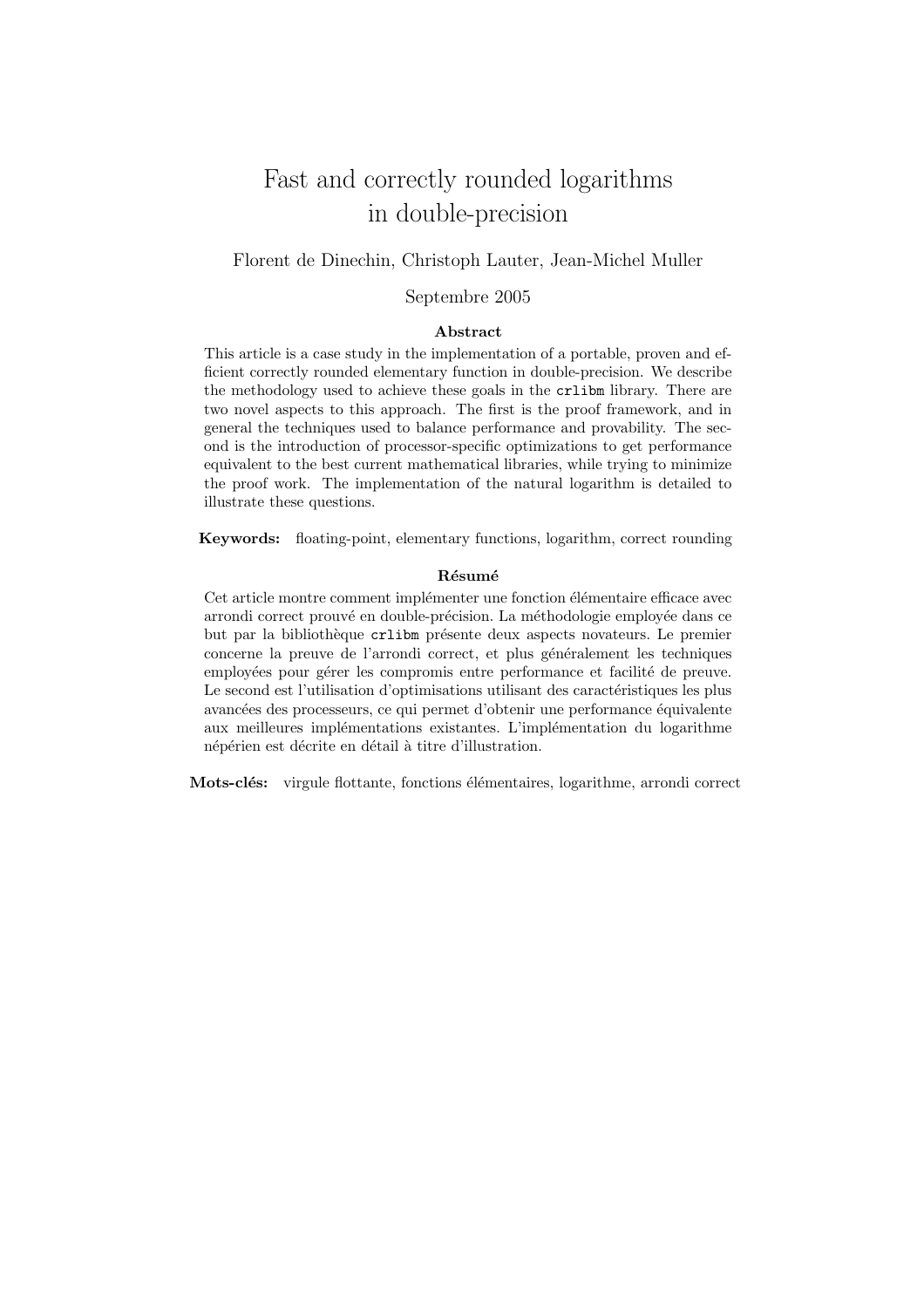# 1 Introduction

#### 1.1 Correct rounding and floating-point elementary functions

Floating-point is the most used machine representation of the real numbers, and is being used in many applications, from scientific or financial computations to games. The basic building blocks of floating-point code are the operators  $+$ ,  $-$ ,  $\times$ ,  $\div$  and  $\sqrt{\phantom{a}}$  which are implemented in hardware (or with specific hardware assistance) on most workstation processors. Embedded processors usually require less floating-point performance and have tighter power constraints, and may therefore provide only software floating point emulation. On top of these basic operators, other building blocks are usually provided by the operating system or specific libraries: elementary functions (exponential and logarithm, trigonometric functions, etc.), operators on complex numbers, linear algebra, etc.

The IEEE-754 standard for floating-point arithmetic $[2]$  defines the usual floating-point formats (single and double precision) and precisely specifies the behavior of the basic operators  $+$ ,  $-$ ,  $\times$ ,  $\div$ and  $\sqrt{\ }$ . The standard defines four rounding modes (to the nearest, towards +∞, towards -∞ and towards 0) and demands that these operators return the correctly rounded result according to the selected rounding mode. Its adoption and widespread use have increased the numerical quality of, and confidence in floating-point code. In particular, it has improved portability of such code and allowed construction of proofs of numerical behavior[\[17\]](#page-14-0). Directed rounding modes (towards  $+\infty$ ,  $-\infty$  and 0) are also the key to enable efficient *interval arithmetic*[\[26,](#page-14-1) [20\]](#page-14-2).

However, the IEEE-754 standard specifies nothing about elementary functions, which limits these advances to code excluding such functions. Currently, several options exist: on one hand, one can use today's mathematical libraries, which are efficient but without any warranty on the accuracy of the results. These implementations use combinations of large tables [\[15,](#page-14-3) [16,](#page-14-4) [29\]](#page-14-5) and polynomial approximations (see the books by Muller $[28]$  or Markstein $[25]$ ). Most modern libraries are *accurate-faithful*: trying to round to nearest, they return a number that is one of the two FP numbers surrounding the exact mathematical result, and indeed return the correctly rounded result most of the time. This behavior is sometimes described using phrases like 99% correct rounding or 0.501 ulp accuracy. However, it is not enough when strict portability is needed, as was recently the case for the LHC@Home project: This project distributes a very large computation on a wide network of computers, and requires strict floating-point determinism when checking the consistency of this distribution, due to the chaotic nature of the phenomenon being simulated. Default libraries on different systems would sometimes return slightly different results.

When such stricter guarantees are needed, some multiple-precision packages like MPFR [\[27\]](#page-14-8) offer correct rounding in all rounding modes, but are several orders of magnitude slower than the usual mathematical libraries for the same precision. Finally, there are currently three attempts to develop a correctly-rounded libm. The first was IBM's libultim[\[24\]](#page-14-9) which is both portable and fast, if bulky, but lacks directed rounding modes needed for interval arithmetic. This project is no longer supported by IBM, but derivatives of the source code are now part of the GNU C library glibc. The second is crlibm by the Arénaire team at ENS-Lyon, first distributed in 2003. The third is Sun correctly-rounded mathematical library called libmcr, whose first beta version appeared in late 2004. Although very different, these libraries should return exactly the same values for all possible inputs, an improvement on current default situation.

This article deals with the implementation of a fast, proven correctly rounded elementary functions. The method used to provide efficient correct rounding has been described by Abraham Ziv [\[31\]](#page-15-0), and is reminded in the sequel. The present article improves Ziv's work in two important aspects: First, it proves the correct rounding property. Second, the performance is greatly improved, especially in terms of worst-case execution time and memory consumption. These improvements are illustrated by a detailed description of the logarithm function.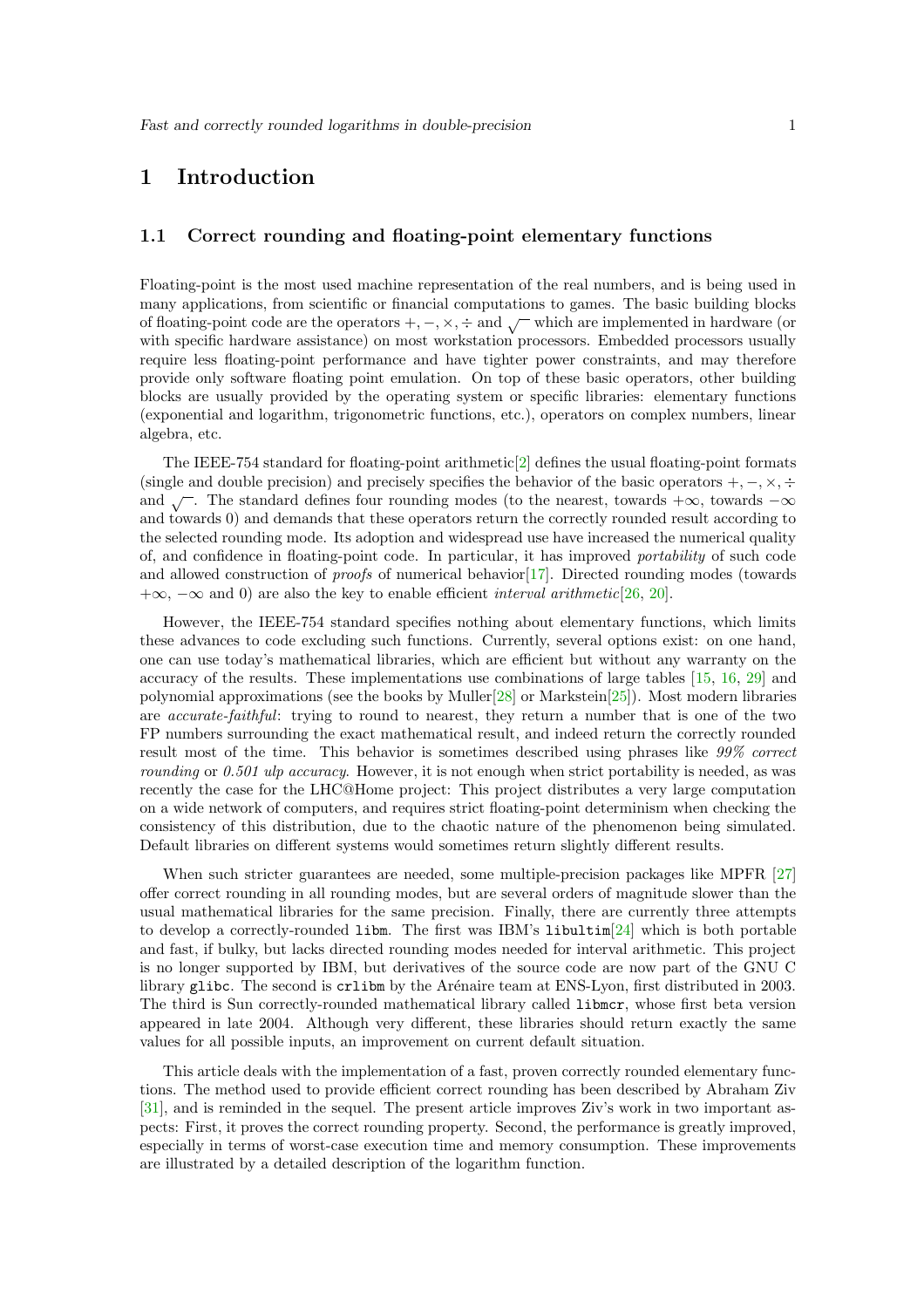#### 1.2 The Table Maker's Dilemma and Ziv's onion peeling strategy

With a few exceptions, the image  $\hat{y}$  of a floating-point number x by a transcendental function f is a transcendental number, and can therefore not be represented exactly in standard number systems. The correctly rounded result (to the nearest, towards  $+\infty$  or towards  $-\infty$ ) is the floating-point number that is closest to  $\hat{y}$  (or immediately above or immediately below respectively).

A computer may evaluate an approximation y to the real number  $\hat{y}$  with relative accuracy  $\bar{\varepsilon}$ . This means that the real value  $\hat{y}$  belongs to the interval  $[y(1 - \overline{\varepsilon}), y(1 + \overline{\varepsilon})]$ . Sometimes however, this information is not enough to decide correct rounding. For example, if  $[y(1 - \overline{\varepsilon}), y(1 + \overline{\varepsilon})]$ contains the middle of two consecutive floating-point numbers, it is impossible to decide which of these two numbers is the correctly rounded to the nearest of  $\hat{y}$ . This is known as the Table Maker's Dilemma (TMD) [\[28\]](#page-14-6).

Ziv's technique is to improve the accuracy  $\bar{\varepsilon}$  of the approximation until the correctly rounded value can be decided. Given a function f and an argument x, the value of  $f(x)$  is first evaluated using a quick approximation of accuracy  $\overline{\epsilon}_1$ . Knowing  $\overline{\epsilon}_1$ , it is possible to decide if rounding is possible, or if more accuracy is required, in which case the computation is restarted using a slower approximation of accuracy  $\overline{\varepsilon}_2$  greater than  $\overline{\varepsilon}_1$ , and so on. This approach leads to good average performance, as the slower steps are rarely taken.

#### 1.3 Improving on Ziv's approach

However there was until recently no practical bound on the termination time of Ziv's iteration: It may be proven to terminate for most transcendental functions, but the actual maximal accuracy required in the worst case is unknown. In libultim, the measured worst-case execution time is indeed three orders of magnitude larger than that of usual libms (see Table [2](#page-11-0) below). This might prevent using this library in critical applications. A related problem is memory requirement, which is, for the same reason, unbounded in theory, and much higher than usual libms in practice.

Probably for this reason, Ziv's implementation doesn't provide a proof of the correct rounding property, and indeed several functions fail to return the correctly rounded result for some input values (although most of these errors have been corrected in the version which is part of the GNU glibc). Sun's library doesn't provide a proof, either.

Finally, IBM's library lacks the directed rounding modes (Sun's library does provide them). These rounding modes might be the most useful: Indeed, in round-to-nearest mode, correct rounding provides an accuracy improvement over usual libms of only a fraction of a unit in the last place (ulp), since the values difficult to round were close to the middle of two consecutive floatingpoint numbers. This may be felt of little practical significance. However, the three other rounding modes are needed to guarantee intervals in interval arithmetic. Without correct rounding in these directed rounding modes, interval arithmetic may loose up to two ulp of precision in each computation. Actually, current interval elementary function libraries are even less accurate than that, because they sacrifice accuracy to a very strict proof [\[18\]](#page-14-10).

The goal of the crlibm (Correctly Rounded libm) project is therefore a library which is

- correctly rounded in the four IEEE-754 rounding modes,
- proven,
- and sufficiently efficient in terms of performance (both average and worst-case) and resources (in particular we impose an upper bound of 4KB of memory consumed per function  $[6]$ )

to enable the standardization of correct rounding for elementary functions.

#### 1.4 Organisation of this article

Section [2](#page-4-0) describes the general principles of the crlibm library, from the theoretical aspects to an implementation framework which makes optimal use of current processor technology, and a proof framework which is currently a distinctive feature of this work. Section [3](#page-8-0) is an in-depth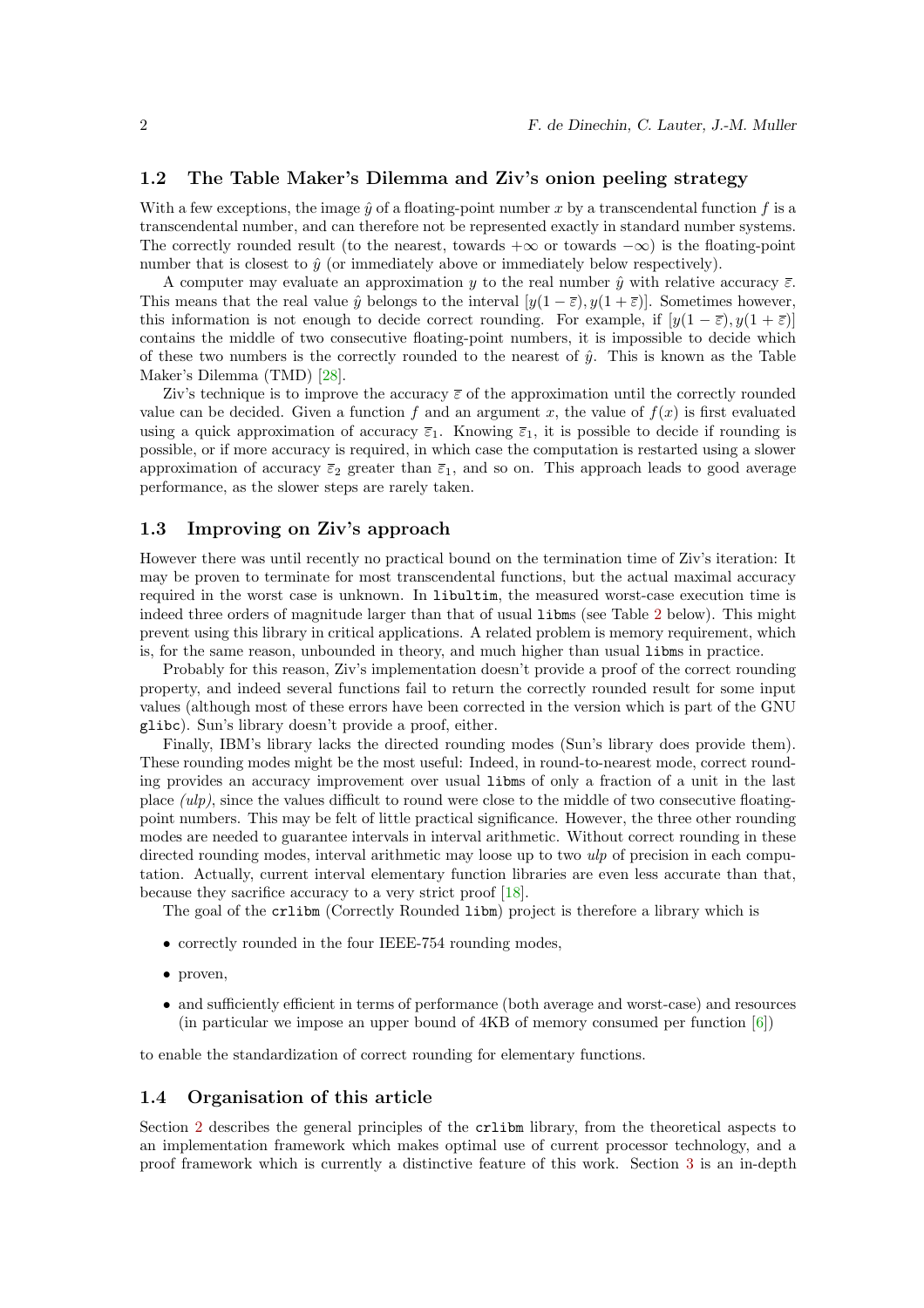example of using these frameworks to implement an efficient, proven correctly-rounded natural logarithm. Section [4](#page-11-1) gives measures of performance and memory consumption and shows that this implementation compares favorably to the best available accurate-faithful libms on most architectures.

# <span id="page-4-0"></span>2 The Correctly Rounded Mathematical Library

#### 2.1 Worst cases for correct rounding

Lefèvre and Muller [\[23,](#page-14-11) [21\]](#page-14-12) computed the worst-case  $\bar{\varepsilon}$  required for correctly rounding several functions in double-precision over selected intervals in the four IEEE-754 rounding modes. For example, they proved that 157 bits are enough to ensure correct rounding of the exponential function on all of its domain for the four IEEE-754 rounding modes, and 118 bits for the logarithm. Up-to-date information about this quest for worst cases (which functions are covered on which interval) is available in the documentation of crlibm[\[1\]](#page-13-2). A discussion of the possible strategies in the absence of worst cases is also available in this document.

#### 2.2 Two steps are enough

Thanks to such results, we are able to guarantee correct rounding in two steps only, which we may then optimize separately. The first *quick* step is as fast as current libm, and provides an accuracy between  $2^{60}$  and  $2^{80}$  (depending on the function), which is sufficient to round correctly to the 53 bits of double precision in most cases. The second accurate step is dedicated to challenging cases. It is slower but has a reasonably bounded execution time, being tightly targeted at Lefèvre/Muller worst cases (contrary to Sun's and IBM's library).

#### 2.3 On portability and performance

crlibm was initially a strictly portable library, relying only on two widespread standards: IEEE-754 for floating-point, and C99 for the C language. This meant preventing the compiler/processor combination from using advanced floating-point features available in recent mainstream processors, and as a consequence accepting a much lower performance than the default, accurate-faithful libm, typically by a factor 2 [\[13,](#page-14-13) 10].

Among these advanced features, the most relevant to the implementation of elementary functions are:

- hardware double-extended (DE) precision, which provides 64 bits of mantissa instead of the 53 bits of the IEEE-754 double format,
- hardware fused multiply-and-add (FMA), which performs the operation  $x \times y + z$  in one instruction, with only one rounding.

It was suggested that a factor two in performance would be an obstacle to the generalization of correct rounding, therefore our recent research has focussed on exploiting these features. The logarithm is the first function which has been completed using this approach: In versions of crlibm strictly greater than 0.8, there is a compile-time selection between two implementations.

- The first exploits double-extended precision if available (for ia32 and ia64 processors), and is referred to as the "DE" version in the following.
- The second relies on double-precision only, and is referred to as the "portable" version in the following.

Both versions exploit an FMA if available (on Power/PowerPC essentially for the portable version, on Itanium for the DE version). In the absence of an FMA, the portable version is strictly portable in the IEEE-754/C99 sense. This choice provides optimized versions (as section [4](#page-11-1) will show) for the overwhelming majority of current mainstream processors.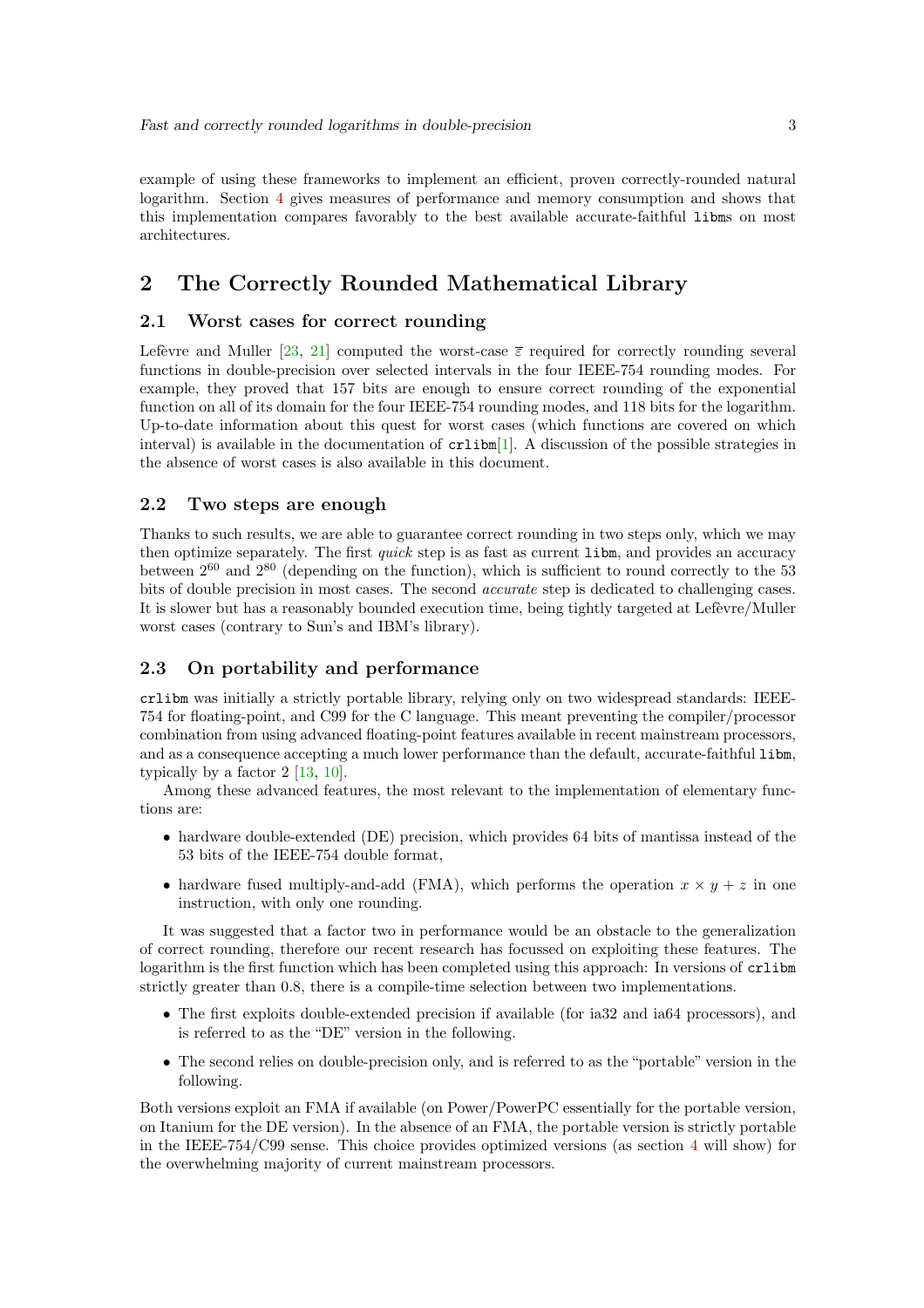#### 2.4 Fast first step

The DE version of the first step is very simple: as double-extended numbers have a 64-bit mantissa, it is easy to design algorithms that compute a function to an accuracy better than  $2^{-60}$  using only DE arithmetic [\[25\]](#page-14-7).

For the portable version, we only have double-precision at our disposal. We classically represent a number requiring higher precision (such as  $y_1$ , the result of the first step) as the sum of two floating-point numbers, also called a double-double number. There are well-known algorithms for computing on double-doubles [\[14\]](#page-14-14).

In both versions, we also make heavy use of classical, well proven results like Sterbenz' lemma [\[17\]](#page-14-0) which gives conditions for a floating-point subtraction to entail no rounding error.

#### 2.5 Rounding test

At the end of the fast step, a sequence of simple tests on  $y_1$  either returns a correctly rounded value, or launches the second step. We call such a sequence a rounding test. The property that a rounding test must ensure is the following: a value will be returned only if it can be proven to be the correctly rounded value of  $\hat{y}$ , otherwise (in doubt) the second step will be launched.

A rounding test depends on a bound  $\overline{\varepsilon}_1$  on  $\varepsilon_1$ , the overall relative error of the first step. This bound is usually computed statically, although in some case it can be refined at runtime (IBM's code has such dynamic rounding tests, but for an explained and proven example see crlibm's tangent [\[1\]](#page-13-2)). Techniques for computing  $\bar{\varepsilon}_1$ , as well as techniques for proving the validity of a rounding test, will be detailed in Section [2.9.](#page-7-0)

The implementation of a rounding tests depends on the rounding mode and the nature of  $y_1$  (a double-extended for the DE version, or a double-double for the portable version). Besides, in each case, there are several sequences which are acceptable as rounding tests. Some use only floating point but require pre-computing on  $\overline{\varepsilon}_1$  [10], others first extract the mantissa of  $y_1$  and perform bit mask operations on the bits after the 53rd [\[1\]](#page-13-2). All these possible tests are cleanly encapsulated in C macros.

#### 2.6 Accurate second step

For the second step, correct rounding needs an accuracy of  $2^{-120}$  to  $2^{-150}$ , depending on the function. We are now using three different approaches depending on the processor's capabilities.

- We have designed an ad-hoc multiple-precision library called scslib which is lightweight, very easy to use in the context of crlibm, and more efficient than all other available comparable libraries [\[12,](#page-14-15) [7\]](#page-13-3). It allows quick development of the second step, and has been used for the initial implementation of all the functions. It is based on integer arithmetic.
- For the DE version of the second step, it has been proven that *double-double-extended* intermediate computations are always enough to ensure correct rounding, even when worst cases have been found requiring more than the 128 bits of precision offered by this representation [\[8\]](#page-13-4). Using double-double-extended is not as simple as using scslib, however the algorithms are those already used and proven for double-double. And it is much more efficient than scslib: we measure a factor 10 in the worst-case execution time [\[9\]](#page-13-5).
- Finally, we are developping portable second steps based on *triple-double* arithmetic. This approach is also much more efficient than scslib, but it is also much more difficult to use and to prove. The logarithm presented below is the first function to be implemented using this technology.

The main reason for the performance improvement over scslib is that each computation step can use the required precision, no more. Typically for instance we start a Horner polynomial evaluation in double, continue in double-double, and perform only the last few iterations in triple double. The scslib format doesn't offer this flexibility. Another advantage is that the accurate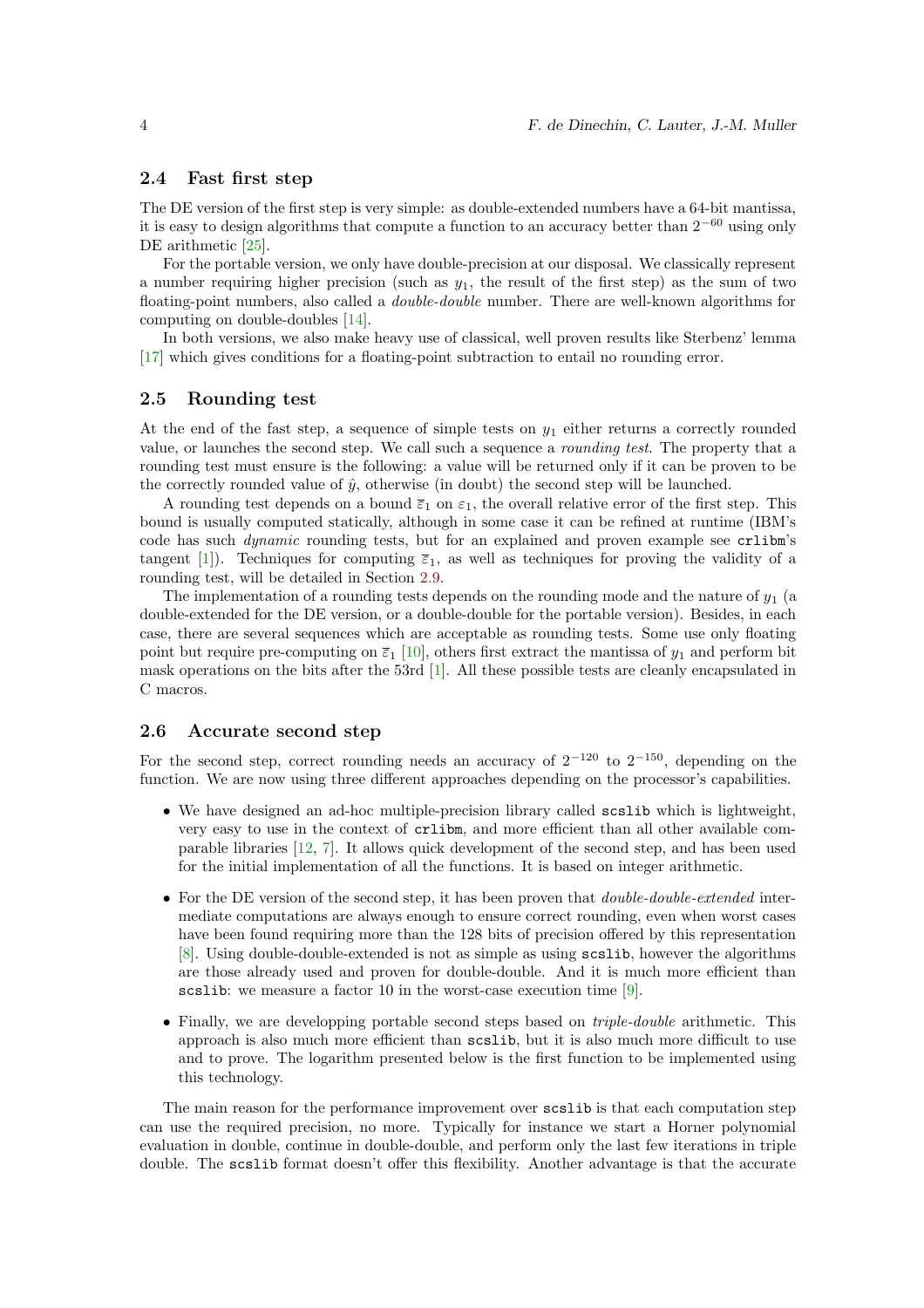step can use table-based methods [\[15,](#page-14-3) [16,](#page-14-4) [29\]](#page-14-5) because triple-double is much less memory-consuming than the scslib format, all the more as these tables can be shared with the first step, as will be seen in Section [3.](#page-8-0)

The main advantage of using scslib is that it leads to very easy error computations. However, being based on integer arithmetic, scslib is also interesting for architectures without floatingpoint hardware.

#### 2.7 Final rounding

The result of the accurate step will be either a triple-double number, or a double-double-extended number, or a number represented in scslib's special format. This result must finally be rounded to a double-precision number in the selected rounding mode. This operation is peculiar to each of the three representations mentioned.

- The functions provided by scslib for this purpose are very straightforward, but quite slow.
- Processors which support double-extended precision are all able to round the sum of two double-extended numbers to a double, in an atomic operation. Fortunately, this is even easy to express in C [\[19\]](#page-14-16) as

return (double)(yh+yl); where yh and yl are double-extended numbers. Note however that more care must be taken for functions whose worst cases may require more than 128 bits  $[8]$ .

• The most difficult case is that of the triple-double representation, because it is a redundant representation, and because there is no hardware for doing a ternary addition with only a final rounding [\[11\]](#page-14-17). Again, we have designed sequences of operations for this final rounding in the four rounding modes. These sequences involve a dozen of floating-point operations and nested tests, and their full proof is several pages long [\[1\]](#page-13-2).

### 2.8 Error analysis and the accuracy/performance tradeoff

The probability  $p_2$  of launching the second (slower) step is the probability that the interval  $[y(1 \bar{\varepsilon}$ ),  $y(1+\bar{\varepsilon})$  contains the middle of two consecutive floating-point numbers (or a floating-point number in directed rounding modes). Therefore, it is obviously proportional to the error bound  $\overline{\varepsilon}_1$  computed for the first step.

This defines the main performance tradeoff one has to manage when designing a correctlyrounded function: The average evaluation time will be

$$
T_{\text{avg}} = T_1 + p_2 T_2 \tag{1}
$$

where  $T_1$  and  $T_2$  are the execution time of the first and second phase respectively (with  $T_2 \approx 100T_1$ in crlibm using scslib, and  $T_2 \approx 10T_1$  in crlibm using DE or triple-double), and  $p_2$  is the probability of launching the second phase.

Typically we aim at chosing  $(T_1, p_2, T_2)$  such that the average cost of the second step is negligible: This will mean that the cost of correct rounding is negligible. The second step is built to minimize  $T_2$ , there is no tradeoff there. Then, as  $p_2$  is almost proportional to  $\bar{\varepsilon}_1$ , to minimize the average time, we have to

- balance  $T_1$  and  $p_2$ : this is a performance/precision tradeoff (the more accurate the first step, the slower)
- and compute a tight bound on the overall error  $\overline{\varepsilon}_1$ .

Computing this tight bound is the most time-consuming part in the design of a correctlyrounded elementary function. The proof of the correct rounding property only needs a proven bound, but a loose bound will mean a larger  $p_2$  than strictly required, which directly impacts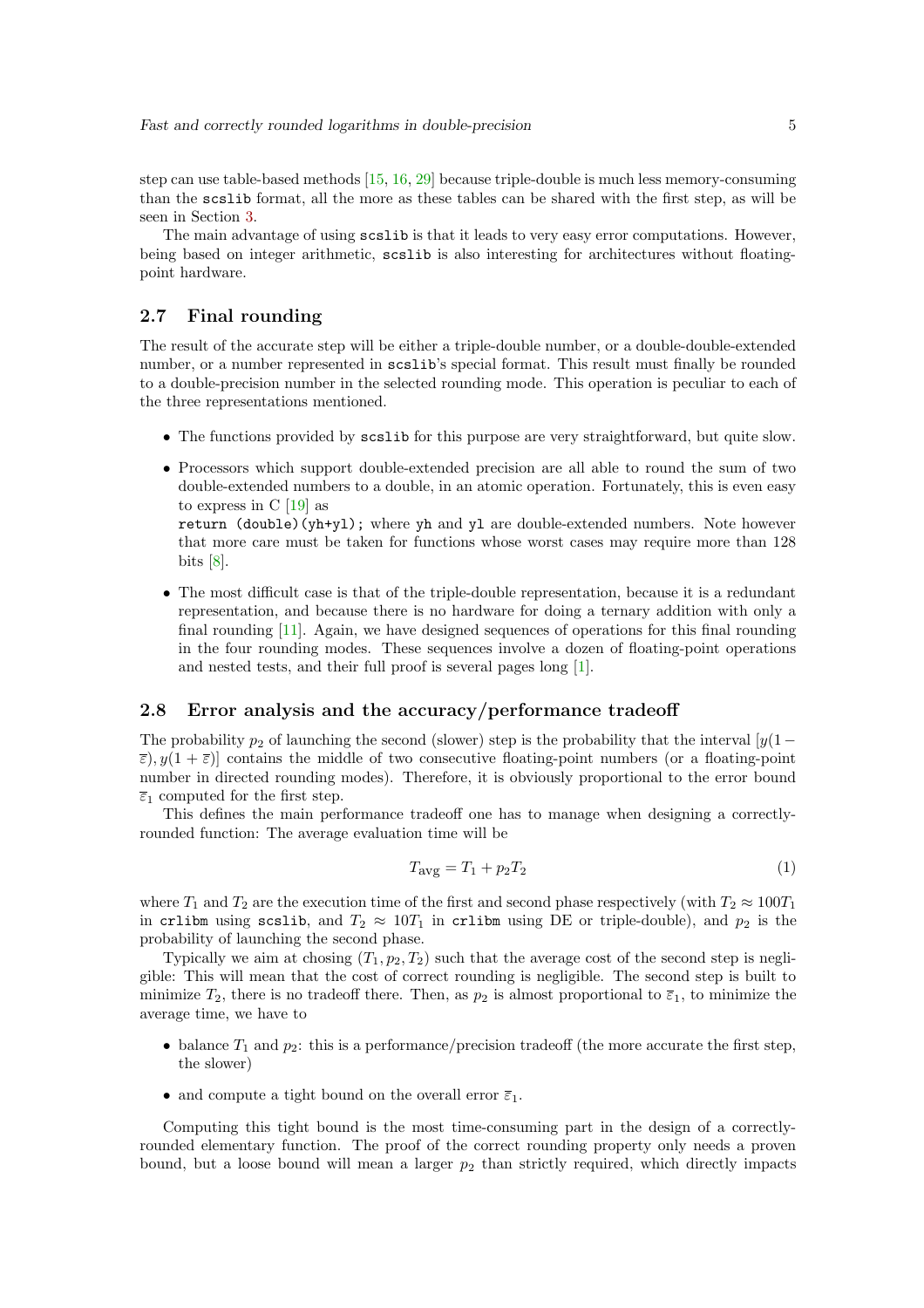average performance. Compare  $p_2 = 1/1000$  and  $p_2 = 1/500$  for  $T_2 = 100T_1$ , for instance. As a consequence, when there are multiple computation paths in the algorithm, it may make sense to precompute different values of  $\overline{\epsilon}_1$  on these different paths [10].

### <span id="page-7-0"></span>2.9 Proving correct rounding

With this two-step approach, proving the correct-rounding property resumes to two tasks:

- Computing a bound on the overall error of the second step, and checking that this bound is less than Lefèvre/Muller worst-case accuracy;
- Proving that the first step returns a value only if this value is correctly rounded, which also requires a proven (and tight) bound on the evaluation of the first step.

One difficulty is that the smallest change in the code (for optimization, and even for a bug fix) will affect the proof. We therefore strive to factorize our code in a way compatible with proof-writing. For example, elementary function are typically implemented using polynomial approximation techniques. The latter can finally be based on addition and multiplication for the different formats. For proof purposes, we want to consider e.g. an addition of two triple-double numbers just like a floating point addition with its respective "machine epsilon". The challenge here is the tradeoff between efficiency and provability.

Therefore we structure our code and proof as follows. Our basic procedures (including addition and multiplication for various combinations of double, double-double and triple-double arguments and results, but also rounding tests, final rounding, etc.) are implemented as C macros. These macros may have different processor-specific implementation, for example to use an FMA when available, so this solution provides both flexibility and efficiency. A non-exhaustive list of some properties of these procedures is given by table [1.](#page-7-1)

| Name               | Operation                                                                       | Property                      |  |
|--------------------|---------------------------------------------------------------------------------|-------------------------------|--|
| Add12              | $x_h + x_l = a + b$                                                             | $\text{exact}$ (Fast 2Sum)    |  |
| Mul12              | $x_h + x_l = a \cdot b$                                                         | exact (Dekker)                |  |
| Add22              | $x_h + x_l \approx (a_h + a_l) + (b_h + b_l) + \delta$                          | $\varepsilon \leq 2^{-103.5}$ |  |
| Mu122              | $x_h + x_l \approx (a_h + a_l) \cdot (b_h + b_l) + \delta$                      | $\varepsilon \leq 2^{-102}$   |  |
| Add33              | $x_h + x_m + x_l \approx$                                                       | $\varepsilon$ depends on      |  |
|                    | $(a_h + a_m + a_l) + (b_h + b_m + b_l) + \delta$                                | overlap                       |  |
| Add233             | $x_h + x_m + x_l \approx$                                                       | $\varepsilon$ depends on      |  |
|                    | $(a_h + a_l) + (b_h + b_m + b_l) + \delta$                                      | overlap                       |  |
| Mu123              | $x_h + x_l \approx (a_h + a_l) \cdot (b_h + b_l) + \delta$                      | $\varepsilon \leq 2^{-149}$   |  |
| Mu1233             | $x_h + x_l \approx$                                                             | $\varepsilon$ depends on      |  |
|                    | $(a_h + a_l) \cdot (b_h + b_m + b_l) + \delta$                                  | overlap                       |  |
| Renormalize3       | $x_h + x_m + x_l = a_h + a_m + a_l$                                             | no overlap in result          |  |
| RoundToNearest3    | $x' = \circ (x_h + x_m + x_l)$                                                  | (Round-to-nearest)            |  |
| RoundUp3           | $x' = \Delta (x_h + x_m + x_l)$                                                 | (Round-upwards)               |  |
| TEST_AND_RETURN_RN | return $\overline{\circ (x_h + x_l)}$ if rounding is safe knowing $\varepsilon$ |                               |  |
|                    | continue otherwise                                                              |                               |  |

<span id="page-7-1"></span>Table 1: Some basic procedures encapsulated in C-Macros

Each macro has a proof published in [\[1\]](#page-13-2) and covering all its implementations. What we prove is actually a theorem with hypotheses (validity conditions for the macro to work), and a conclusion (the relative error of the operator is smaller than some epsilon, for example). The proof of a function invoking such a macro will then have to check the hypotheses, and may then use the conclusion.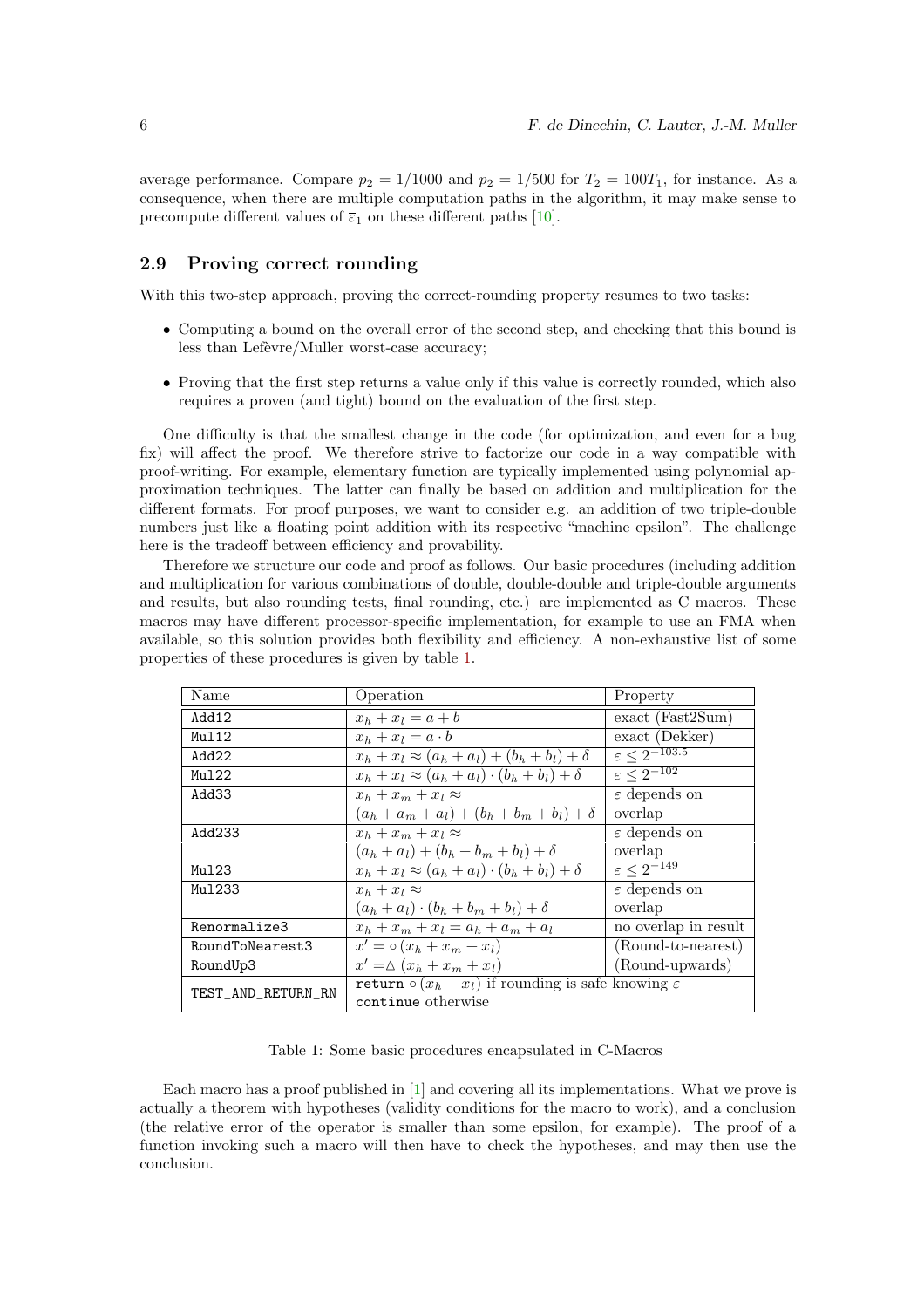#### 2.10 Using automated error analysis tools

We strive to automate the error computation to make proofs easier and increase confidence in the result. A first approach is to rely on clean Maple scripts to compute the numerical constants, output the C header files containing these constants, and implement the error computation out of them. Of course, these scripts are part of the crlibm distribution.

More recently, we have been making increasing use of Gappa, a tool which manages ranges and errors in numerical code using interval arithmetic [\[5\]](#page-13-6). This tool takes a code fragment, information on the inputs (typically their ranges and bounds on their approximation errors), and computes and propagates roundoff errors. It is far from being automatic: The user has to provide almost all the knowledge that would go in a paper proof, but does so in an interactive and very safe way, increasing the confidence that all the contribution to the total error are taken properly into account. Besides, this tool relies on a library of theorems which take into account subnormal numbers, exceptional cases, etc, which ensures that theses exceptional cases are considered. This tool outputs a proof in the Coq language [\[3\]](#page-13-7), and this proof can be machine-checked provided all the support theorems have been proven in Coq. Obviously, our divide-and-conquer approach matches this framework nicely, although we currently don't have Coq proofs of all the previous theorems.

Ultimately, we hope that the "paper" part of the proof will be reduced to an explanation of the algorithms and of the structure of the proof. One of the current weakest point is the evaluation of infinite norms (between an approximation polynomial and the function), which we do in Maple. As we approximate elementary functions on domains where they are regular and well-behaving, we can probably trust Maple here, but a current research project aims at designing a validated infinite norm. Another approach is to rely on Taylor approximations with carefully rounded coefficients, such that mathematical bounds on the approximation error can be computed [\[18\]](#page-14-10). The main drawback is that it typically leads to polynomials of higher degree for the same approximation error, which results in larger delays, larger memory consumption, and possibly larger rounding errors.

# <span id="page-8-0"></span>3 crlibm's correctly rounded logarithm function

This section is a detailed example of the previous approach and framework.

#### 3.1 Overview

The worst-case accuracy required to compute the natural logarithm correctly rounded in double precision is 118 bits according to Lefèvre and Muller [\[22\]](#page-14-18). The first step is accurate to  $2^{-60}$ , and the second step to  $2^{-120}$ , for all the implementations.

For the quick phase we now use a different algorithm as the one presented in [10]. This choice is motivated by two main reasons:

- The algorithm is slightly more complex, but faster.
- It can be used for all our different implementations (portable or DE).

Special cases are handled in all implementations as follows: The natural logarithm is defined over positive floating point numbers. If  $x \leq 0$ , then  $\log(x)$  should return NaN. If  $x = +\infty$ , then  $log(x)$  should return  $+\infty$ . This is true in all rounding modes.

Concerning subnormals, the smallest exponent for an non-zero logarithm of a double-precision input number is -53 (for the input values  $\log(1+2^{-52})$  and  $\log(1-2^{-52})$ , as  $\log(1+\varepsilon) \approx \varepsilon$  when  $\varepsilon \to 0$ ). As the result is never subnormal, we may safely ignore the accuracy problems entailed by subnormal numbers.

The common algorithm is inspired by the hardware based algorithm proposed by Wong and Goto[\[30\]](#page-15-1) and discussed further in [\[28\]](#page-14-6). After handling of special cases, consider the argument x written as  $x = 2^{E'} \cdot m$ , where E' is the exponent of x and m its mantissa,  $1 \le m < 2$ . This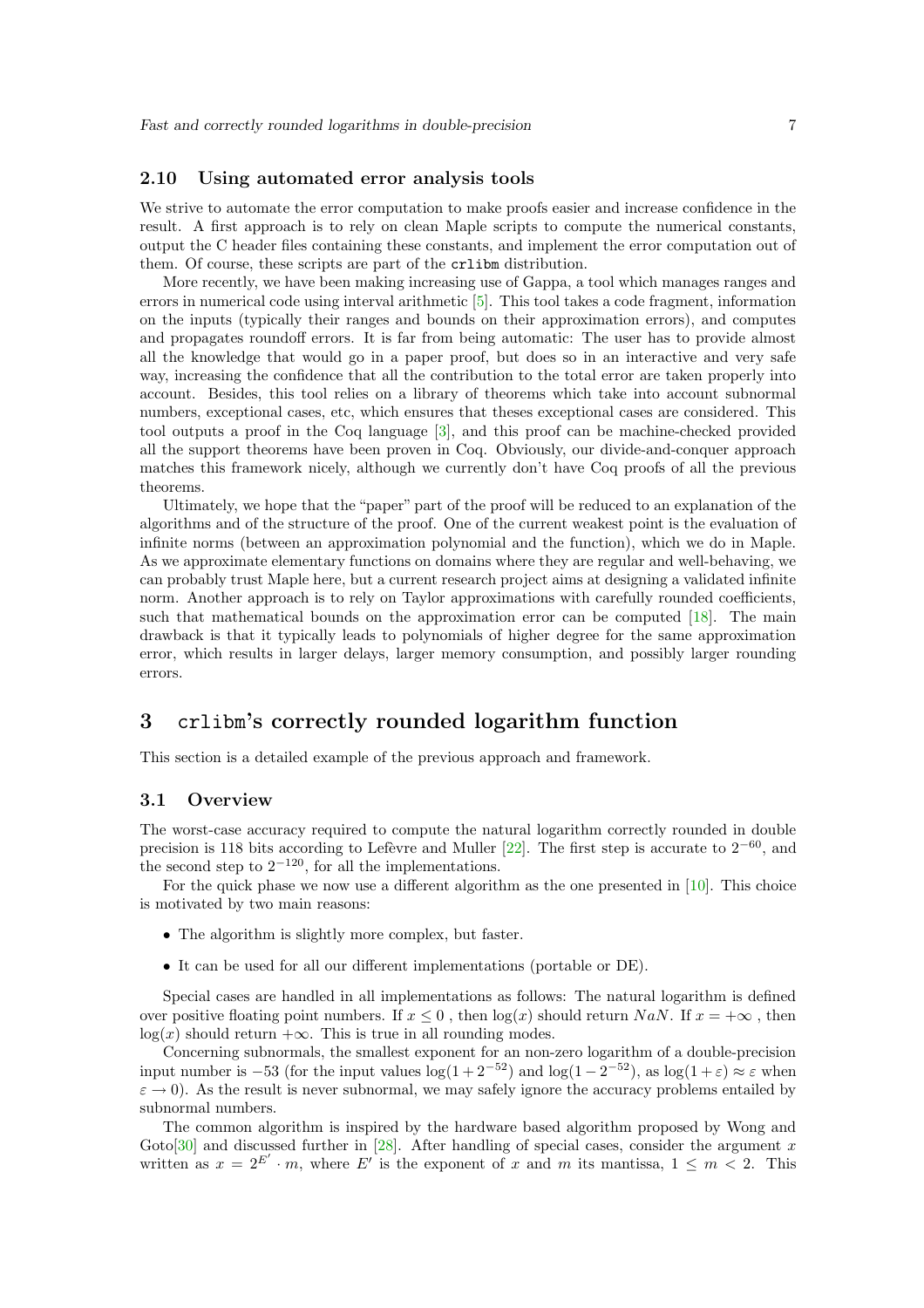decomposition of x into  $E'$  and m can be done simply by some integer operations. In consequence, one gets  $\log(x) = E' \cdot \log(2) + \log(m)$ . Using this decomposition directly would lead to catastrophic cancellation in the case where  $E' = -1$  and  $m \approx 2$ . Therefore, if m is greater than approximately  $\sqrt{2}$ , we adjust m and E as follows:

$$
E = \begin{cases} E' & \text{if } m \le \sqrt{2} \\ E' + 1 & \text{if } m > \sqrt{2} \end{cases} \qquad y = \begin{cases} m & \text{if } m \le \sqrt{2} \\ \frac{m}{2} & \text{if } m > \sqrt{2} \end{cases}
$$

All of the operations needed for this adjustment can be performed exactly. We see that  $y$  is now bounded by  $\frac{\sqrt{2}}{2} \leq y \leq \sqrt{2}$  leading to a symmetric bound for  $\log(y)$ .

The magnitude of  $y$  being still too big for polynomial approximation, a further argument reduction is done as follows. The algorithm looks up, using the high magnitude bits of the mantissa of y, a value  $r_i$  which approximates relatively well  $\frac{1}{y}$ . Setting  $z = y \cdot r_i - 1$ , we obtain for the reconstruction

$$
\log(x) = E \cdot \log(2) + \log(1 + z) - \log(r_i)
$$

Now z is small enough (typically  $|z| < 2^{-7}$ ) for approximating log  $(1+z)$  by a Remez polynomial  $p(z)$ . The values for  $log(2)$  and  $log(r<sub>i</sub>)$  are tabulated.

One crucial point here is the operation sequence for calculating z out of y and  $r_i$ :  $z = y \cdot r_i - 1$ . In the DE code, the  $r_i$  are chosen as floating-point numbers with at most 10 non-zero consecutive bits in their mantissa (they are actually tabulated as single-precision numbers). As y is a doubleprecision number, the product  $y \cdot r_i$  fits in a double-extended number, and is therefore computed exactly in double-extended arithmetic. The subtraction of 1 is then also exact thanks to Sterbenz' lemma:  $y \cdot r_i$  is very close to 1 by construction of  $r_i$ . Finally the whole range reduction involves no roundoff error, which will of course ease the proof of the algorithm.

In the portable version, there is unfortunately no choice of  $r_i$  that will guarantee that  $y \cdot r_i - 1$ fits in one double-precision number. Therefore we perform this computation in double-double, which is slower, but still with the guarantee that z as a double-double is exactly  $z = y \cdot r_i - 1$ .

This algorithm allows for sharing the tables between the first and the second step: In the portable version, these tables are normalized triple-double, the first step using only two of the three values. In the DE version, the tables are double-double-extended, and the first step uses only one of the two values. Such sharing brings a huge performance improvement over the previous approach [10] where the two steps were using two distinct algorithms and different tables. This improvement has two causes. First, the second step does not need to restart the computation from the beginning. As the argument reduction is exact, the second step doesn't need to refine it. Second, the table cost of the second step is much reduced, which allows more entries to the table, leading to a smaller polynomial (especially for the second step). Here, tables are composed of 128 entries  $(r_i, \log(r_i))$ .

#### 3.2 A double-extended logarithm

The double-extended version is a straightforward implementation of the previous ideas: Argument reduction and first step use only double-extended arithmetic, second step uses a polynomial of degree 14, evaluated in Horner form, with the 8 lower degrees implemented in double-doubleextended arithmetic.

The most novel feature of this implementation is the proof of a tight error bound for the Estrin parallel evaluation [\[28\]](#page-14-6) of the polynomial of the first step, given below.

```
z2=z*z; p67=c6+z*c7; p45=c4+z*c5; p23=c2+z*c3; p01=logirh+z;
z4=z2*z2; p47=p45+z2*p67; p03=p01+z2*p23;
p07=p03+z4*p47;
log=p07+E*log2h;
```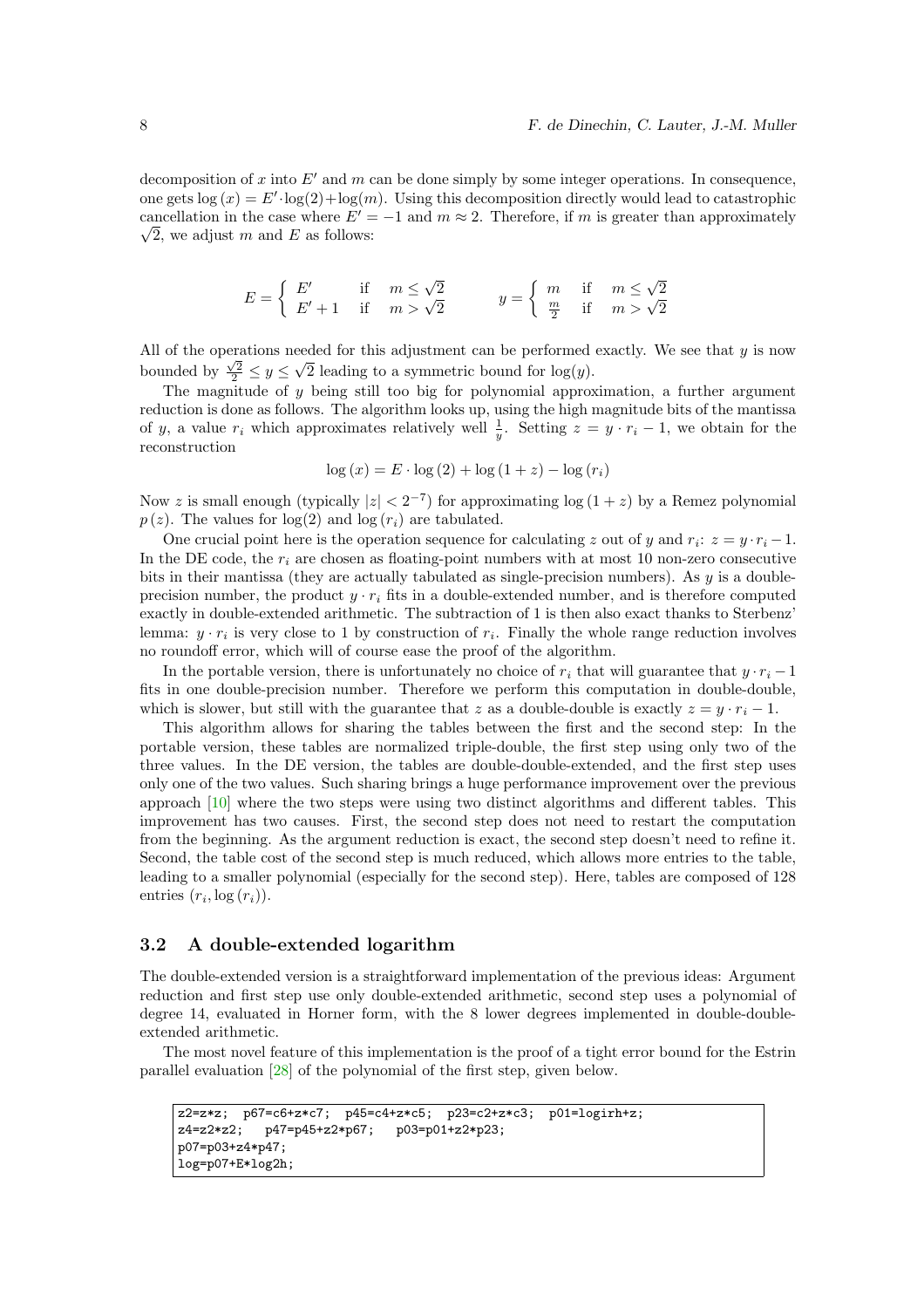Here we have written on one line the operations that can be computed in parallel: Such an evaluation scheme is increasingly relevant to superscalar, deeply pipelined processors (see [\[4\]](#page-13-8) for some quantitative aspects).

However it is much more difficult to compute a tight error bound on such code than on a more classical Horner evaluation. We show that the overall relative error is smaller than  $2^{-61}$  in all cases. As soon as  $|E|$  is larger than 2, this bound is relatively easy to prove by computing a bound on the absolute error, and dividing by the minimum value of the final logarithm. However, for the cases where the log comes close to zero, the proof is much more complex: The error computation has to combine relative errors only, and has to use the knowledge that  $log(1 + x) \approx x$ . It would probably not have been possible without machine assistance.

The full proof is available in the crlibm distribution.

#### 3.3 A portable logarithm

The quick phase uses a modified minimax polynomial of degree 7. The polynomial  $q(z_h)$  consisting of its monomials of degrees 3 to 7 is evaluated using Horner's scheme. The full polynomial, to be evaluated as a double-double  $p_h + p_l$ , is given by the following expression:

$$
p(z) \approx z - \frac{1}{2} \cdot z^2 + z^3 \cdot q(z) \tag{2}
$$

where z stands for the double-double  $z_h + z_l$ . The different summands are computed as follows:

1. We approximate  $z^2$  by

$$
z^2 = (z_h + z_l)^2 \approx z_h^2 + 2 \cdot z_h \otimes z_l
$$

(here ⊗ denotes the machine operation)

- 2.  $z<sub>h</sub><sup>2</sup>$  is computed exactly using a Multiplied macro, and multiplied exactly by 1/2. An Add22 then adds this result to the first-order term  $z_h + z_l$ .
- 3. the term  $1/2 \cdot 2 \cdot z_h \otimes z_l$  is computed as a single double precision multiplication, and will actually be added to  $z^3 \cdot q(z)$  at step (5).
- 4. For the less significant terms,  $q(z)$  is approximated as  $q(z_h)$ , and  $z^3$  is also approximated:

$$
z^3\approx (z_h\otimes z_h)\otimes z_h
$$

where  $z_h \otimes z_h$  has already been computed in the previous Mul12.

- 5. The result for  $z^3 \cdot q(z_h)$  will be in double precision. An Add12 builds a double-double approximating  $z^3 \cdot q(z_h) - z_h \cdot z_l$
- 6. Finally, the double-doubles obtained at steps (2) and (5) are added together using an Add22.

The double-double  $p_h + p_l$  thus obtained is then added to the tabulated values  $lr_h + lr_m \approx \log(r_i)$ and  $l2_h+l2_m \approx \log(2)$ , the latter being multiplied by E. Again in this multiplication we use the fact that  $E$  is a small integer requiring no more than 12 bits to implement an accurate multiplication without resorting to heavier higher precision arithmetic:  $l_2$ <sub>h</sub> is tabulated with a mantissa of 40 bits only.

The final error of of about  $2^{-60}$  bits is mainly due to the relative approximation error which is about  $2^{-62}$  and the roundoff errors, about  $2^{-61}$ . The latter are reigned by the omission of  $z_l$  in the higher degree monomials. Further analysis on these issues and the proof of the function can be found in [\[1\]](#page-13-2).

The polynomial for accurate phase is of degree 14. It is evaluated for degree 3 through 14 using Horner's scheme. Double-precision arithmetic is used for degree 10 through 14 omitting  $z_l$ . Double-double arithmetic – taking into account also  $z_l$  – takes over for degrees 3 to 9. The lower degree monomials are evaluated in an ad hoc scheme. We can so limit the use of costly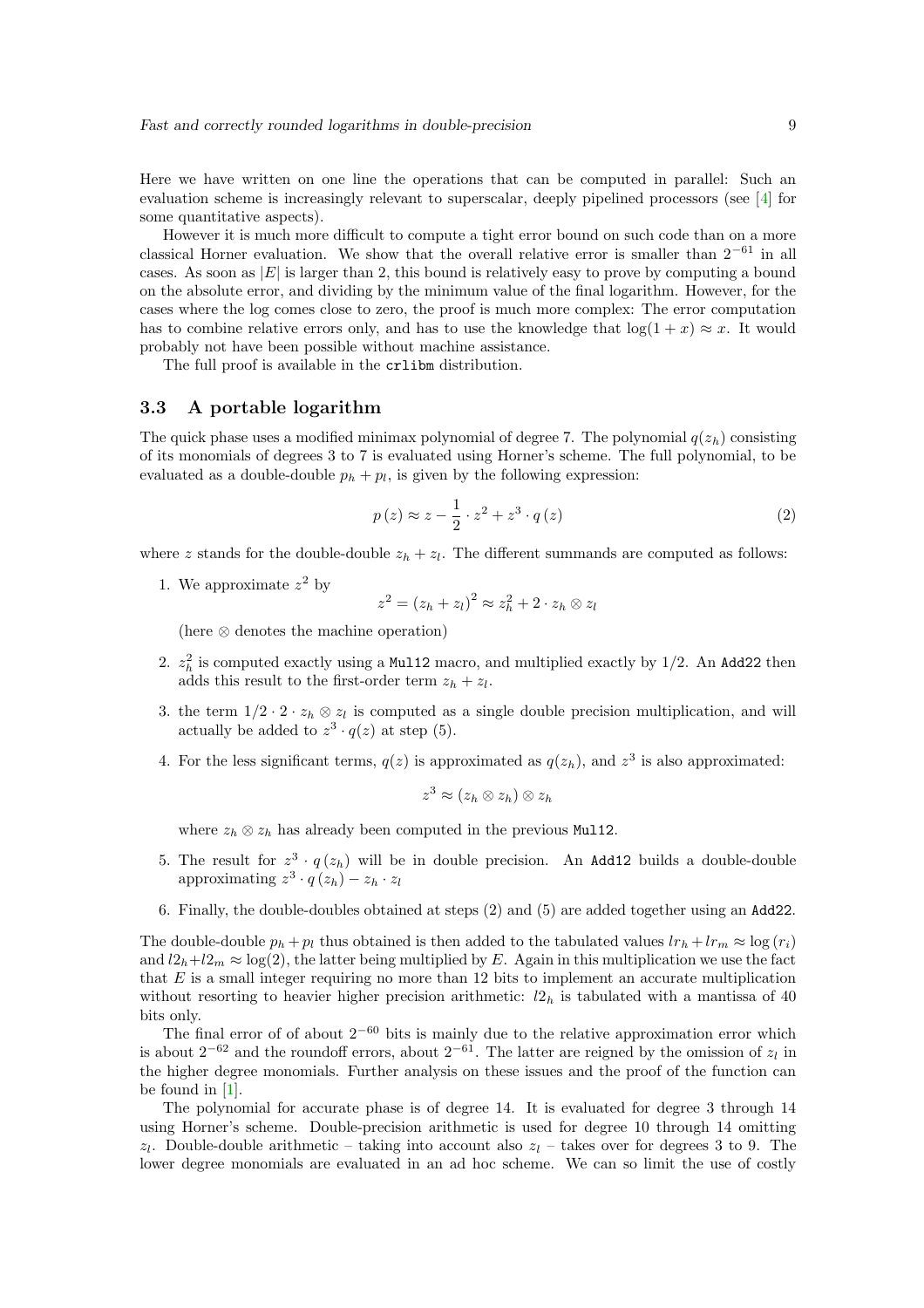triple-double arithmetic to the absolute minimum. For example we never have to multiply two triple-doubles.

The reconstruction phase uses here all three of the values in the tables. It consists in 3 full triple-double additions. Special care is needed in the proof for the final addition of the value representing  $E \cdot \log(2)$ , because we compute  $E \cdot \log(2)$  as an overlapping triple-double (again because  $l2_h$  and  $l2_l$  have 40-bit mantissa to allow for a fast computation of  $E \cdot \log(2)$ . The final rounding uses the macro already presented.

Notwithstanding its portability, the triple-double based implementation can be accelerated by the optional use of FMA-instructions; the gain in performance will be analyzed in section [4.](#page-11-1) This decision is made at compile time.

## <span id="page-11-1"></span>4 Analysis of the logarithm performance

The input numbers for the performance tests given here are random positive double-precision numbers with a normal distribution on the exponents. More precisely, we take random 63-bit integers and cast them into double-precision numbers.

On average, the second step is taken less than 1% of the calls in all the implementations, which ensures negligible average overhead of the second step, considering the respective costs of the first and second steps (see the tables below).

#### 4.1 Speed

Table [2](#page-11-0) compares the absolute timings of logarithm implementations from a variety of libraries on a Pentium 4.

| Library                                     | avg time | max time |
|---------------------------------------------|----------|----------|
| Sun's libmcr                                | 1055     | 831476   |
| IBM's libultim                              | 677      | 463488   |
| crlibm portable using scslib                | 706      | 55804    |
| crlibm portable using triple-double         | 634      | 5140     |
| crlibm using double-extended                | 339      | 4824     |
| $default$ $libm$ (without correct rounding) | 323      | 8424     |

<span id="page-11-0"></span>Table 2: Comparisons of double-precision logarithm implementations from a range of libraries (times in cycles on a Pentium 4 Xeon / Linux Debian 3.1 / gcc 3.3)

Table [3](#page-12-0) compares timings for a variety of processors, all on a recent Linux with gcc3.3 compiler. This table clearly shows that our correctly-rounded logarithm has average performance comparable to the default libm. Note that the default library on the Power/PowerPC architecture on Linux is derived from IBM's libultim, and offers correct rounding, although unproven.

These tables also show the benefit of having a second step specifically written to match the worst case required accuracy: we have a worst case execution time almost two orders of magnitude better than the other correctly rounded libraries libmcr and libultim.

#### 4.2 Memory requirements

In both the double-extended and the portable versions, we have a 128-entry table, each entry consisting of a float (on 4 bytes) and either a triple-double (24 bytes) or a double-double-extended (20 bytes). Table sizes are therefore

•  $128 \times (4+3\times 8) = 3584$  bytes for the portable version, and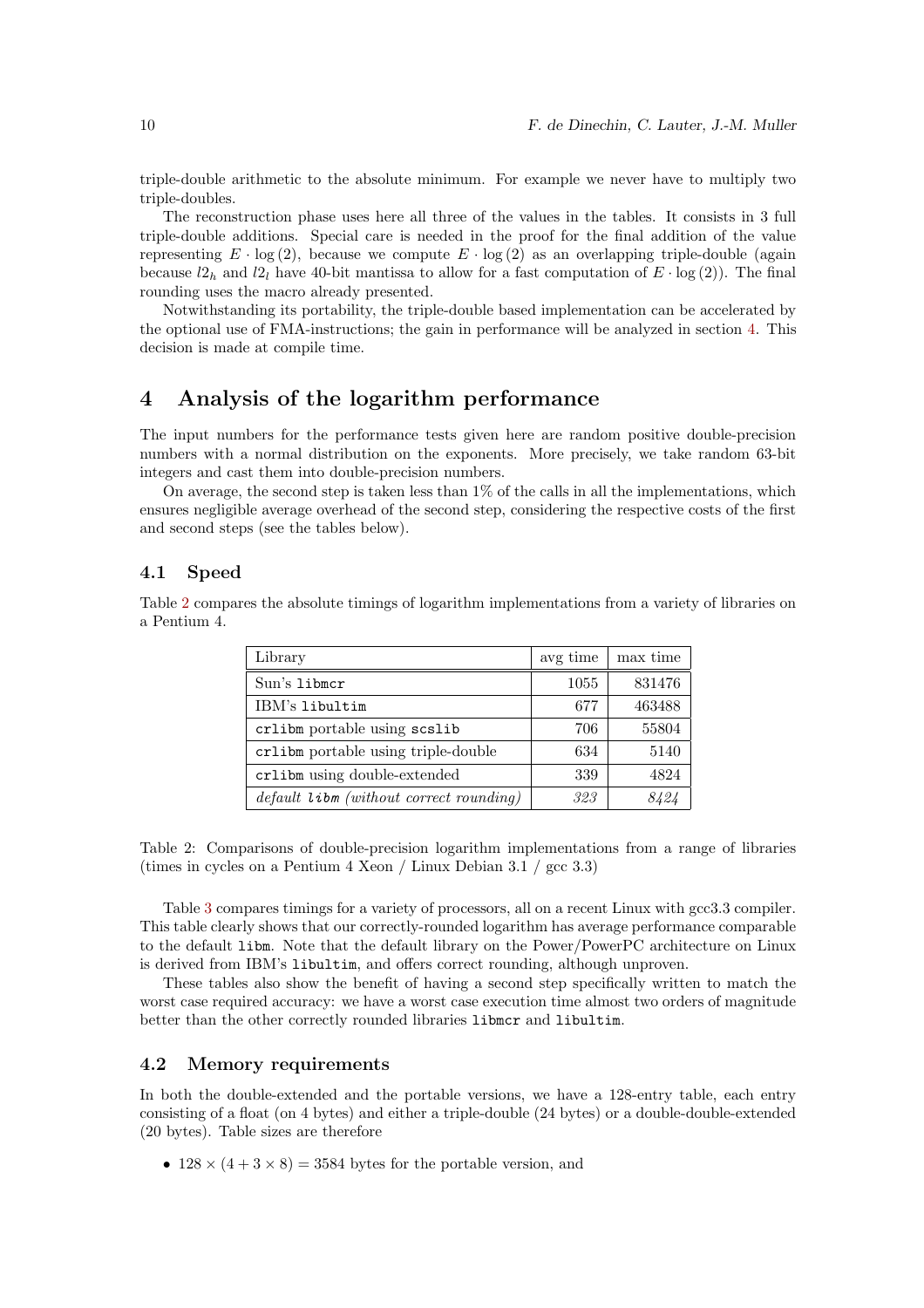| <b>Opteron</b> (cycles)                   | avg time | max time |
|-------------------------------------------|----------|----------|
| crlibm using double-extended              | 118      | 862      |
| $default$ libm (without correct rounding) | 189      | 8050     |
| Pentium 4 (cycles)                        | avg time | max time |
| crlibm using double-extended              | 339      | 4824     |
| $default$ libm (without correct rounding) | 323      | 8424     |
| <b>Pentium 3</b> (cycles)                 | avg time | max time |
| crlibm using double-extended              | 150      | 891      |
| $default$ libm (without correct rounding) | 172      | 1286     |
| <b>Power5</b> (arbitrary units)           | avg time | max time |
| $c$ rlibm (without $FMA$ )                | 50       | 259      |
| crlibm (using FMA)                        | 42       | 204      |
| default libm (IBM's libultim)             | 52       | 28881    |
| Itanium $1$ (cycles)                      | avg time | max time |
| crlibm using double-extended and FMA      | 73       | 2150     |
| $default$ libm (without correct rounding) | 54       | 8077     |

<span id="page-12-0"></span>Table 3: crlibm versus default libm on a range of processors

•  $128 \times (4 + 2 \times 10) = 3072$  bytes for the double-extended version.

Polynomial coefficient values and rounding constants are directly compiled into the code. Note that the actual memory usage may be larger on 64-bit processors, due to memory alignment constraints. The most wasteful is the Itanium, where each floating-point number must be aligned on a 64-bit (or 8 bytes) boundary: Therefore a single-precision number consumes 8 bytes, and a double-extended consumes 16 bytes, leading to a table of actual size  $128 \times (8 + 2 \times 16) = 5120$ bytes. This is not so much of a a problem, thanks to the huge caches of Itanium processors.

The previous version of the portable logarithm, using scslib, used 1KB of tables for the first step and 2KB for the second step. Note however that the scslib format was quite wasteful in terms of code size. For instance, on a Pentium, the total code size was about 5KB whereas it is about 2KB for the DE version. In both cases, the first step is compiled in about 500 bytes of code. These numbers are provided by the Unix objdump command, and similar numbers are obtained for other architectures.

On this respect we should mention to be fair that the log from the default libm on x86 architectures consumes very little memory (40 bytes altogether!) since it uses the machine instructions specifically designed for the evaluation of logarithms:  $fyl2xp1$  and  $fyl2x$ . These instructions consume silicon in the processor, but no additional memory. With current technology, as already mentionned, it makes more sense to use this silicon to accelerate more general computations, and delegate elementary functions to software. This explains why modern instruction sets do not offer the equivalent of fyl2xp1 and fyl2x. As an illustration, on two x86 processors out of three, our implementation of the logarithm is faster than the one using these machine instructions, probably because it may use large amounts (4KB) of tables in inexpensive memory.

### 5 Conclusion and perspectives

This article presents an implementation of the natural logarithm in double precision which has a unique combination of ambitious features: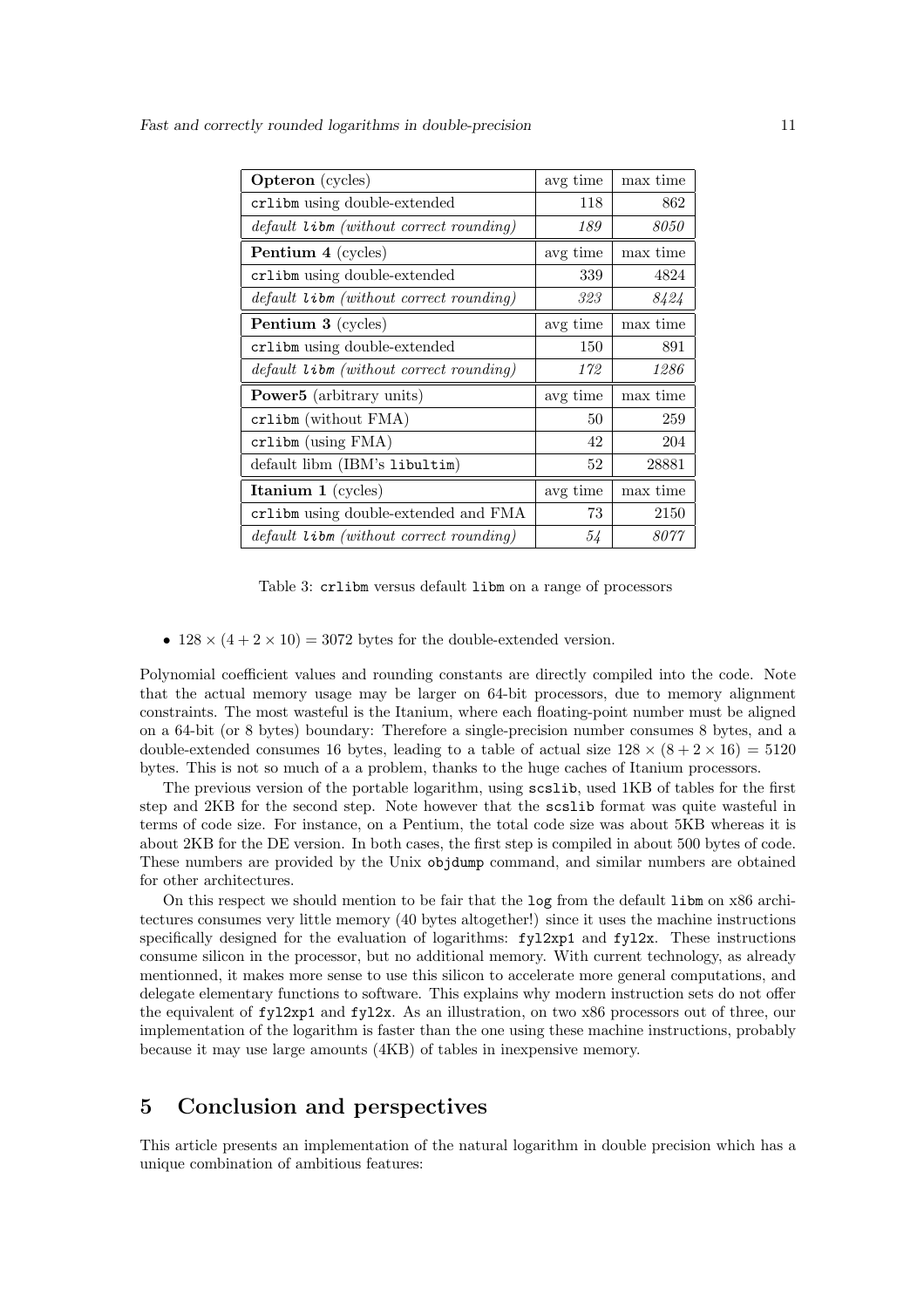- It offers correct rounding, the best accuracy that is mathematically possible considering the finite nature of double-precision.
- It is portably optimized, exploiting processor-specific features through a high-level language, relying only to compliance to the C99 standard. Its performance matches that of the best available standard mathematical libraries.
- It intends to be proven, with the help of state-of-the-art tools for machine-assisted automatic theorem proving.

In these respects, this function is the most advanced among the current distribution of crlibm (version 0.8), which counts 8 functions developed over two years. Short-term efforts include writing new functions, but also improving the quality of the other functions, in particular improving and machine-checking the proofs and writing triple-double second steps to replace the current code based on scslib. A longer-term research goal is to keep increasing confidence in the proofs. The crlibm framework is also well suited to the implementation of "perfect" interval functions (fficient, as tight as mathematically possible, and proven).

The complete code with a more detailed proof, including the Maple programs and the Gappa proofs mentioned above, is available from [\[1\]](#page-13-2), with a warning: some of it may be only in the CVS repository which is also publicly accessible.

# <span id="page-13-2"></span>References

- [1] CR-Libm, a library of correctly rounded elementary functions in double-precision. <http://lipforge.ens-lyon.fr/www/crlibm/>.
- <span id="page-13-7"></span><span id="page-13-0"></span>[2] Standard 754-1985 for binary floating-point arithmetic (also IEC 60559), 1985. ANSI/IEEE.
- [3] Yves Bertot and Pierre Casteran. Interactive Theorem Proving and Program Development. Coq'Art: the Calculus of Inductive Constructions. Texts in Theoretical Computer Science. Springer Verlag, 2004.
- <span id="page-13-8"></span>[4] M. Cornea, J. Harrison, and P.T.P Tang. Scientific Computing on Itanium-based Systems. Intel Press, 2002.
- <span id="page-13-6"></span>[5] Marc Daumas and Guillaume Melquiond. Generating formally certified bounds on values and round-off errors. In 6th Conference on Real Numbers and Computers, pages 55–70, Schloss Dagstuhl, Germany, November 2004.
- <span id="page-13-1"></span>[6] D.Defour. Cache-optimised methods for the evaluation of elementary functions. Technical Report RR2002-38, Laboratoire de l'Informatique du Parallélisme, Lyon, France, 2002.
- <span id="page-13-3"></span>[7] F. de Dinechin and D. Defour. Software carry-save: A case study for instruction-level parallelism. In Seventh International Conference on Parallel Computing Technologies, Nizhny Novgorod, Russia, September 2003.
- <span id="page-13-4"></span>[8] F. de Dinechin, D. Defour, and C. Lauter. Fast correct rounding of elementary functions in double precision using double-extended arithmetic. Technical Report 2004-10, LIP, Ecole ´ Normale Supérieure de Lyon, March 2004.
- <span id="page-13-5"></span>[9] F. de Dinechin, A. Ershov, and N. Gast. Towards the post-ultimate libm. In 17th IEEE Symposium on Computer Arithmetic, Cape Cod, Massachussets, June 2005.
- [10] F. de Dinechin, C. Loirat, and J.-M. Muller. A proven correctly rounded logarithm in doubleprecision. In RNC6, Real Numbers and Computers, Schloss Dagstuhl, Germany, November 2004.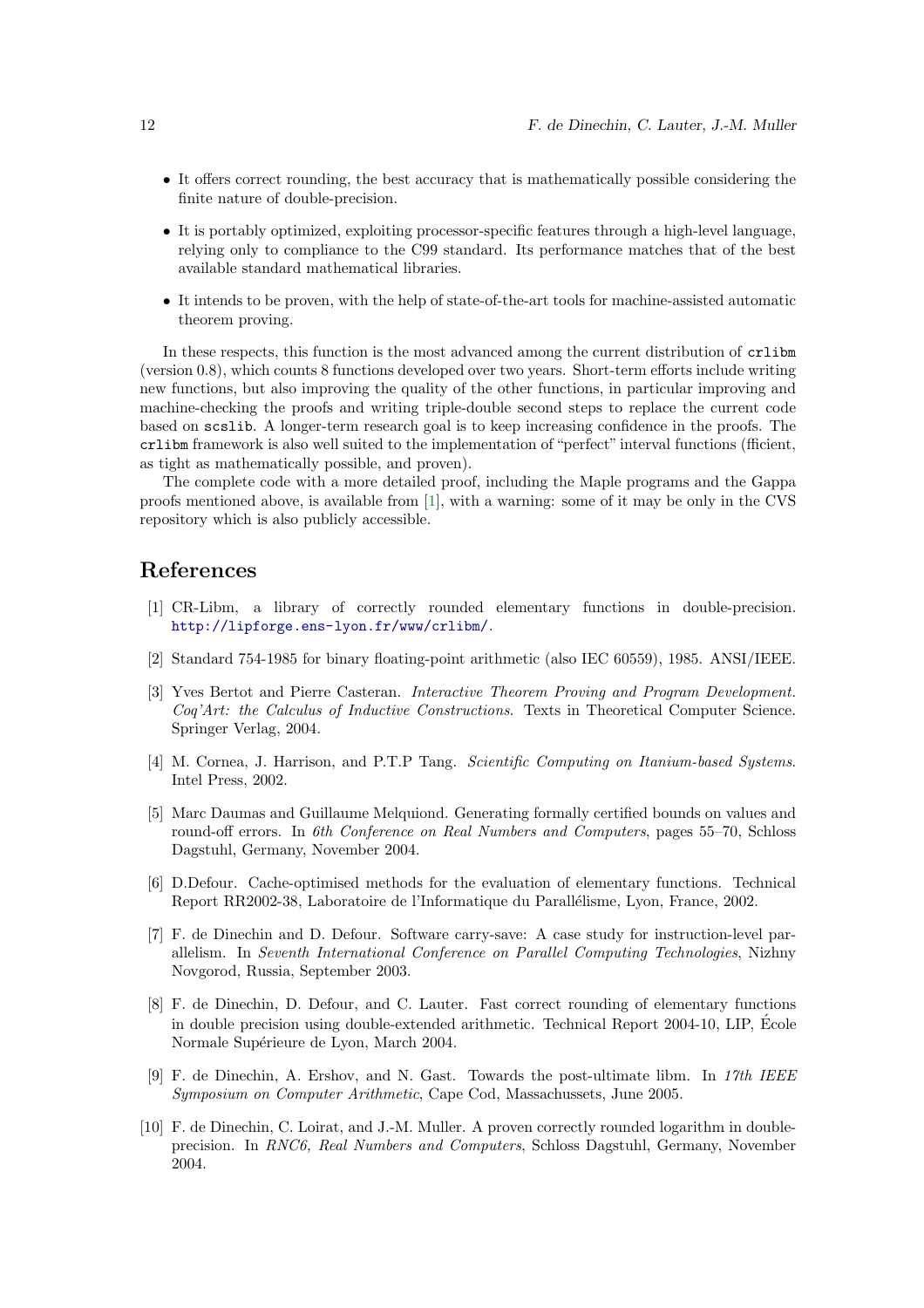- <span id="page-14-17"></span><span id="page-14-15"></span>[11] D. Defour. Collapsing dependent floating point operations. Technical report, DALI Research Team, LP2A, University of Perpignan, France, December 2004.
- <span id="page-14-13"></span>[12] D. Defour and F. de Dinechin. Software carry-save for fast multiple-precision algorithms. In 35th International Congress of Mathematical Software, Beijing, China, 2002.
- [13] D. Defour, F. de Dinechin, and J.-M. Muller. Correctly rounded exponential function in double precision arithmetic. In Advanced Signal Processing Algorithms, Architectures, and Implementations X (SPIE'2000), San Diego, California, August 2001.
- <span id="page-14-14"></span><span id="page-14-3"></span>[14] T. J. Dekker. A floating point technique for extending the available precision. Numerische Mathematik, 18(3):224–242, 1971.
- <span id="page-14-4"></span>[15] P. M. Farmwald. High bandwidth evaluation of elementary functions. In Proceedings of the 5th IEEE Symposium on Computer Arithmetic. IEEE Computer Society Press, 1981.
- [16] S. Gal. Computing elementary functions: A new approach for achieving high accuracy and good performance. In Accurate Scientific Computations, LNCS 235, pages 1–16. Springer Verlag, 1986.
- <span id="page-14-0"></span>[17] D. Goldberg. What every computer scientist should know about floating-point arithmetic. ACM Computing Surveys, 23(1):5–47, March 1991.
- <span id="page-14-10"></span>[18] W. Hofschuster and W. Krämer. FLLIB, eine schnelle und portable Funktionsbibliothek für reelle Argumente und reelle Intervalle im IEEE-double-Format. Technical Report Nr. 98/7, Institut für Wissenschaftliches Rechnen und Mathematische Modellbildung, Universität Karlsruhe, 1998.
- <span id="page-14-16"></span><span id="page-14-2"></span>[19] ISO/IEC. International Standard ISO/IEC 9899:1999(E). Programming languages – C. 1999.
- [20] R. Klatte, U. Kulisch, C. Lawo, M. Rauch, and A. Wiethoff. C-XSC a  $C++$  class library for extended scientific computing. Springer Verlag, 1993.
- <span id="page-14-12"></span>[21] V. Lefèvre. Moyens arithmétiques pour un calcul fiable. PhD thesis, École Normale Supérieure de Lyon, Lyon, France, 2000.
- <span id="page-14-18"></span>[22] V. Lefèvre and J.-M Muller. Worst cases for correct rounding of the elementary functions in double precision. http://perso.ens-lyon.fr/jean-michel.muller/Intro-to-TMD.htm, 2004.
- <span id="page-14-11"></span>[23] V. Lefèvre, J.M. Muller, and A. Tisserand. Towards correctly rounded transcendentals. IEEE Transactions on Computers, 47(11):1235–1243, November 1998.
- <span id="page-14-9"></span><span id="page-14-7"></span>[24] IBM Accurate Portable MathLib. <http://oss.software.ibm.com/mathlib/>.
- [25] P. Markstein. IA-64 and Elementary Functions: Speed and Precision. Hewlett-Packard Professional Books. Prentice Hall, 2000. ISBN: 0130183482.
- <span id="page-14-8"></span><span id="page-14-1"></span>[26] R.E. Moore. Interval analysis. Prentice Hall, 1966.
- <span id="page-14-6"></span>[27] MPFR. <http://www.mpfr.org/>.
- <span id="page-14-5"></span>[28] J.-M. Muller. Elementary Functions, Algorithms and Implementation. Birkhauser, Boston, 1997.
- [29] P. T. P. Tang. Table lookup algorithms for elementary functions and their error analysis. In P. Kornerup and D. W. Matula, editors, *Proceedings of the 10th IEEE Symposium on* Computer Arithmetic, pages 232–236, Grenoble, France, June 1991. IEEE Computer Society Press.